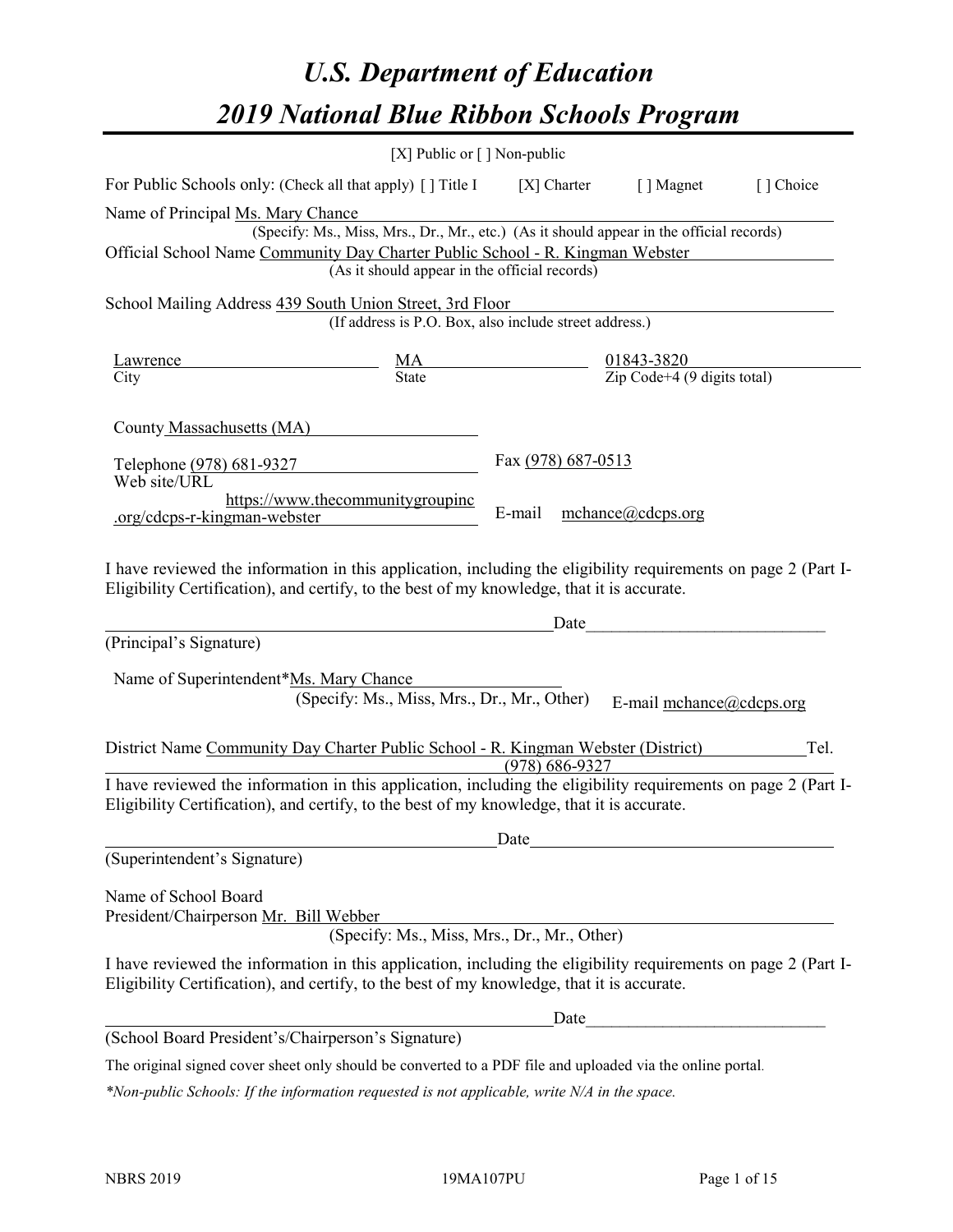The signatures on the first page of this application (cover page) certify that each of the statements below, concerning the school's eligibility and compliance with U.S. Department of Education and National Blue Ribbon Schools requirements, are true and correct.

1. All nominated public schools must meet the state's performance targets in reading (or English language arts) and mathematics and other academic indicators (i.e., attendance rate and graduation rate), for the all students group, including having participation rates of at least 95 percent using the most recent accountability results available for nomination.

2. To meet final eligibility, all nominated public schools must be certified by states prior to September 2019 in order to meet all eligibility requirements. Any status appeals must be resolved at least two weeks before the awards ceremony for the school to receive the award.

3. The school configuration includes one or more of grades K-12. Schools on the same campus with one principal, even a K-12 school, must apply as an entire school.

4. The school has been in existence for five full years, that is, from at least September 2013 and each tested grade must have been part of the school for the past three years.

5. The nominated school has not received the National Blue Ribbon Schools award in the past five years: 2014, 2015, 2016, 2017, or 2018.

6. The nominated school has no history of testing irregularities, nor have charges of irregularities been brought against the school at the time of nomination. If irregularities are later discovered and proven by the state, the U.S. Department of Education reserves the right to disqualify a school's application and/or rescind a school's award.

7. The nominated school has not been identified by the state as "persistently dangerous" within the last two years.

8. The nominated school or district is not refusing Office of Civil Rights (OCR) access to information necessary to investigate a civil rights complaint or to conduct a district-wide compliance review.

9. The OCR has not issued a violation letter of findings to the school district concluding that the nominated school or the district as a whole has violated one or more of the civil rights statutes. A violation letter of findings will not be considered outstanding if OCR has accepted a corrective action plan from the district to remedy the violation.

10. The U.S. Department of Justice does not have a pending suit alleging that the nominated school or the school district, as a whole, has violated one or more of the civil rights statutes or the Constitution's equal protection clause.

11. There are no findings of violations of the Individuals with Disabilities Education Act in a U.S. Department of Education monitoring report that apply to the school or school district in question; or if there are such findings, the state or district has corrected, or agreed to correct, the findings.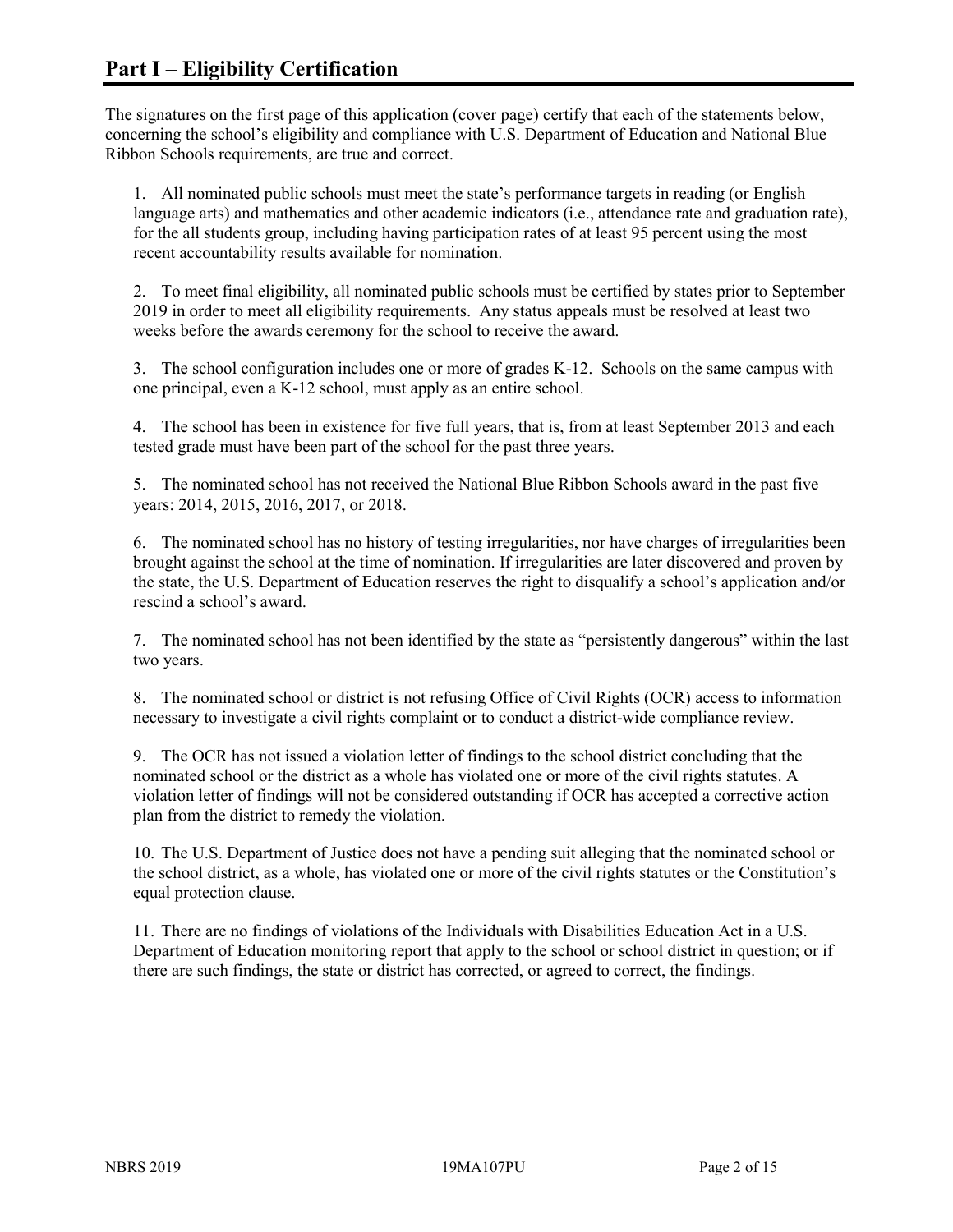#### **Data should be provided for the most recent school year (2018-2019) unless otherwise stated.**

#### **DISTRICT**

1. Number of schools in the district  $1$  Elementary schools (includes K-8) (per district designation): 0 Middle/Junior high schools  $\underline{0}$  High schools 0 K-12 schools

1 TOTAL

**SCHOOL** (To be completed by all schools)

2. Category that best describes the area where the school is located:

[X] Urban or large central city [ ] Suburban [] Rural or small city/town

3. Number of students as of October 1, 2018 enrolled at each grade level or its equivalent in applying school:

| Grade                           | # of         | # of Females | <b>Grade Total</b> |
|---------------------------------|--------------|--------------|--------------------|
|                                 | <b>Males</b> |              |                    |
| <b>PreK</b>                     | 15           | 26           | 41                 |
| $\mathbf K$                     | 22           | 20           | 42                 |
| 1                               | 25           | 19           | 44                 |
| 2                               | 22           | 22           | 44                 |
| 3                               | 26           | 17           | 43                 |
| $\overline{\mathbf{4}}$         | 16           | 25           | 41                 |
| 5                               | 13           | 24           | 37                 |
| 6                               | 16           | 20           | 36                 |
| 7                               | 18           | 14           | 32                 |
| 8                               | 0            | 0            | 0                  |
| 9                               | 0            | $\theta$     | 0                  |
| 10                              | 0            | $\theta$     | 0                  |
| 11                              | 0            | $\theta$     | 0                  |
| 12 or higher                    | 0            | 0            | 0                  |
| <b>Total</b><br><b>Students</b> | 173          | 187          | 360                |

\*Schools that house PreK programs should count preschool students **only** if the school administration is responsible for the program.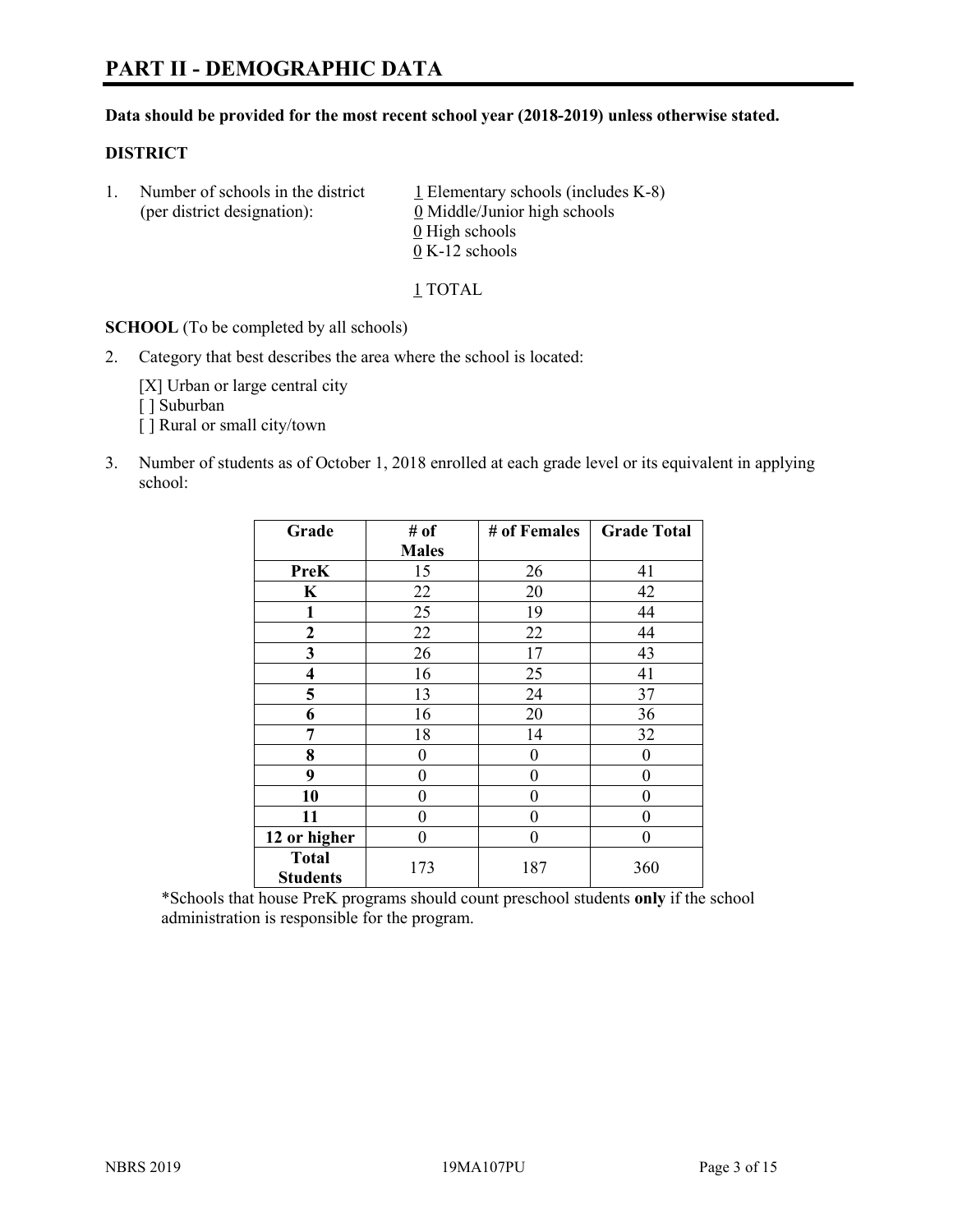4. Racial/ethnic composition of  $0\%$  American Indian or Alaska Native the school (if unknown, estimate): 1 % Asian

1 % Black or African American 94 % Hispanic or Latino  $\overline{0\%}$  Native Hawaiian or Other Pacific Islander 3 % White 1 % Two or more races **100 % Total**

(Only these seven standard categories should be used to report the racial/ethnic composition of your school. The Final Guidance on Maintaining, Collecting, and Reporting Racial and Ethnic Data to the U.S. Department of Education published in the October 19, 2007 *Federal Register* provides definitions for each of the seven categories.)

5. Student turnover, or mobility rate, during the 2017 – 2018 school year: 1%

If the mobility rate is above 15%, please explain.

This rate should be calculated using the grid below. The answer to (6) is the mobility rate.

| <b>Steps For Determining Mobility Rate</b>    | <b>Answer</b>               |
|-----------------------------------------------|-----------------------------|
| (1) Number of students who transferred to     |                             |
| the school after October 1, 2017 until the    | $\mathcal{D}$               |
| end of the 2017-2018 school year              |                             |
| (2) Number of students who transferred        |                             |
| from the school after October 1, 2017 until   | $\mathcal{D}_{\mathcal{L}}$ |
| the end of the 2017-2018 school year          |                             |
| (3) Total of all transferred students [sum of |                             |
| rows $(1)$ and $(2)$ ]                        |                             |
| (4) Total number of students in the school as |                             |
| of October 1, 2017                            | 320                         |
| $(5)$ Total transferred students in row $(3)$ |                             |
| divided by total students in row (4)          | 0.01                        |
| $(6)$ Amount in row $(5)$ multiplied by 100   |                             |

6. English Language Learners (ELL) in the school:  $29\%$ 

106 Total number ELL

Specify each non-English language represented in the school (separate languages by commas): Spanish, Bantu, Haitian Creole, Vietnamese

7. Students eligible for free/reduced-priced meals: 49 % Total number students who qualify:  $178$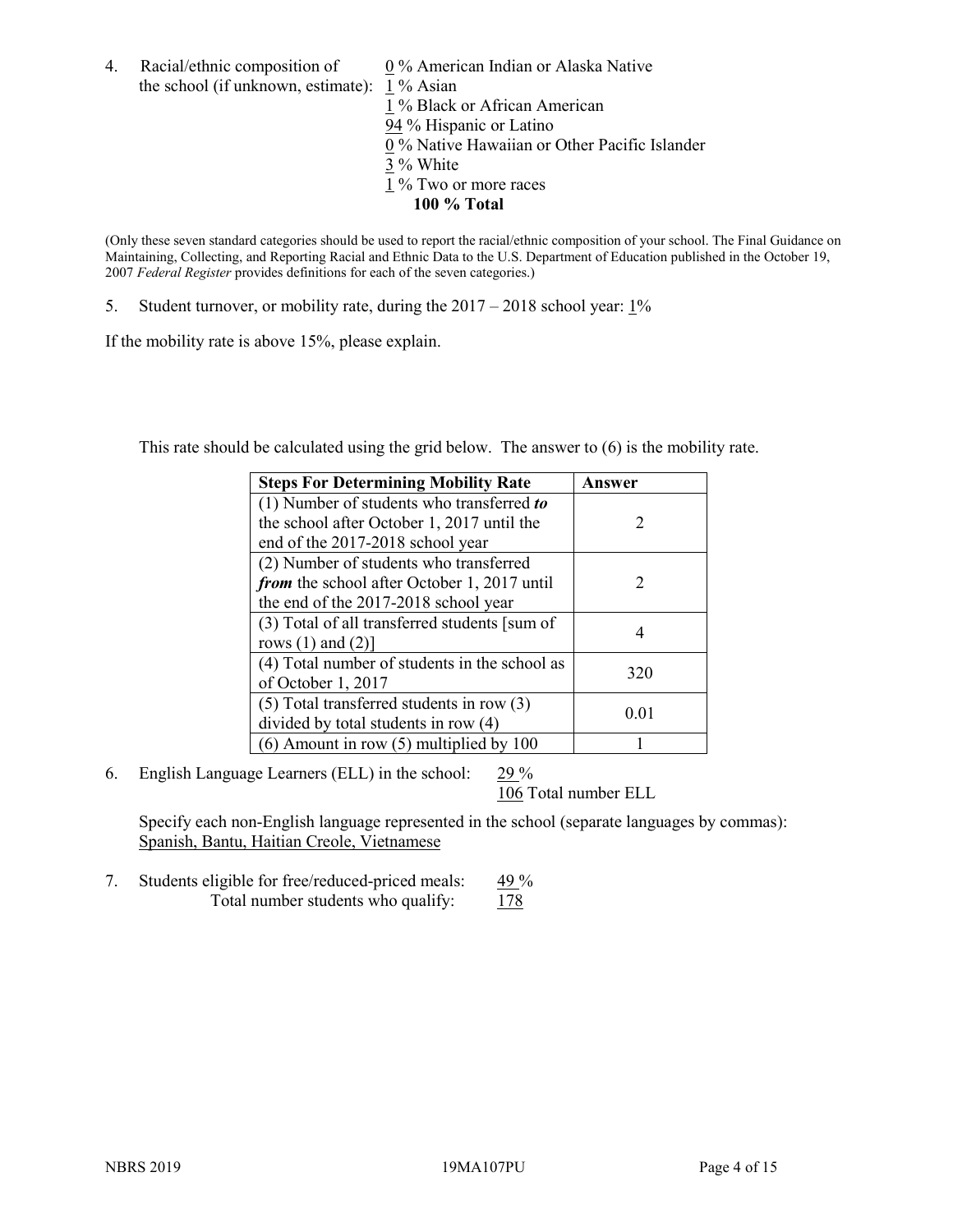31 Total number of students served

Indicate below the number of students with disabilities according to conditions designated in the Individuals with Disabilities Education Act. Do not add additional conditions. It is possible that students may be classified in more than one condition.

| 6 Autism                  | 0 Multiple Disabilities                 |
|---------------------------|-----------------------------------------|
| 0 Deafness                | 0 Orthopedic Impairment                 |
| 0 Deaf-Blindness          | 2 Other Health Impaired                 |
| 6 Developmental Delay     | 1 Specific Learning Disability          |
| 8 Emotional Disturbance   | 5 Speech or Language Impairment         |
| 0 Hearing Impairment      | 2 Traumatic Brain Injury                |
| 1 Intellectual Disability | 0 Visual Impairment Including Blindness |

- 9. Number of years the principal has been in her/his position at this school:  $\frac{4}{3}$
- 10. Use Full-Time Equivalents (FTEs), rounded to nearest whole numeral, to indicate the number of school staff in each of the categories below:

|                                                                                                                                                                                                                              | <b>Number of Staff</b> |
|------------------------------------------------------------------------------------------------------------------------------------------------------------------------------------------------------------------------------|------------------------|
| Administrators                                                                                                                                                                                                               |                        |
| Classroom teachers including those<br>teaching high school specialty<br>subjects, e.g., third grade teacher,<br>history teacher, algebra teacher.                                                                            | 36                     |
| Resource teachers/specialists/coaches<br>e.g., reading specialist, science coach,<br>special education teacher, technology<br>specialist, art teacher, etc.                                                                  | 3                      |
| Paraprofessionals under the<br>supervision of a professional<br>supporting single, group, or classroom<br>students.                                                                                                          | 5                      |
| Student support personnel<br>e.g., school counselors, behavior<br>interventionists, mental/physical<br>health service providers,<br>psychologists, family engagement<br>liaisons, career/college attainment<br>coaches, etc. | 4                      |

11. Average student-classroom teacher ratio, that is, the number of students in the school divided by the FTE of classroom teachers, e.g.,  $22:1$  10:1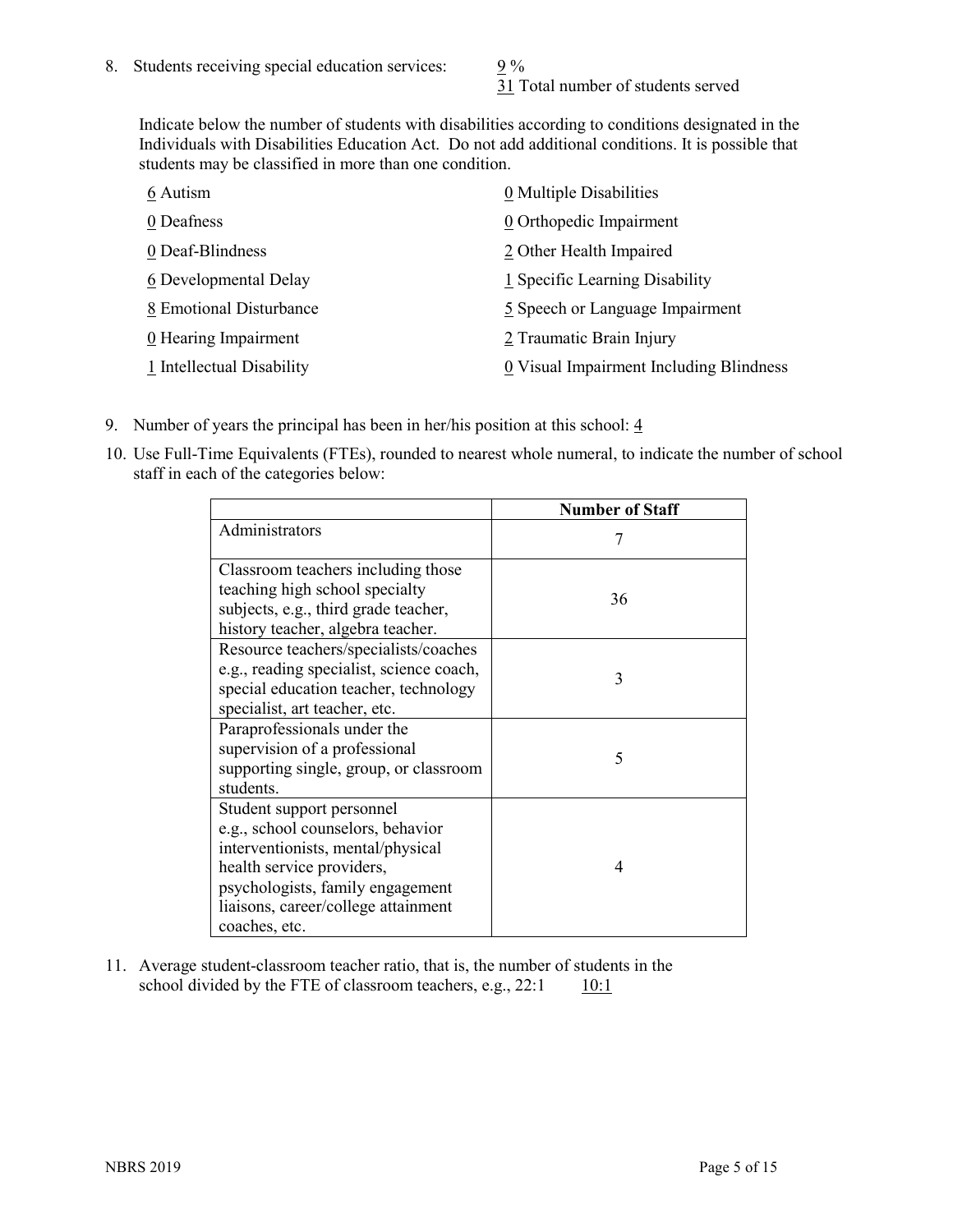12. Show daily student attendance rates. Only high schools need to supply yearly graduation rates.

| <b>Required Information</b> | 2017-2018 | 2016-2017 | 2015-2016 | 2014-2015 | 2013-2014 |
|-----------------------------|-----------|-----------|-----------|-----------|-----------|
| Daily student attendance    | 96%       | 96%       | 97%       | 96%       | 96%       |
| High school graduation rate | $0\%$     | $0\%$     | $0\%$     | $9\%$     | $0\%$     |

#### 13. **For high schools only, that is, schools ending in grade 12 or higher.**

Show percentages to indicate the post-secondary status of students who graduated in Spring 2018.

| <b>Post-Secondary Status</b>                  |       |
|-----------------------------------------------|-------|
| Graduating class size                         |       |
| Enrolled in a 4-year college or university    | $0\%$ |
| Enrolled in a community college               | 0%    |
| Enrolled in career/technical training program | 0%    |
| Found employment                              | 0%    |
| Joined the military or other public service   | 0%    |
| Other                                         | $0\%$ |

14. Indicate whether your school has previously received a National Blue Ribbon Schools award. Yes No X

If yes, select the year in which your school received the award.

15. In a couple of sentences, provide the school's mission or vision statement.

The school strives to address the unique learning styles and special characteristics of each child to cooperatively work to make learning individualized, active, and well-balanced.

16. **For public schools only**, if the school is a magnet, charter, or choice school, explain how students are chosen to attend.

Each year, families submit applications to be a part of our lottery. The lottery is then run to create wait lists by grade level and students are offered a spot if/when one is available.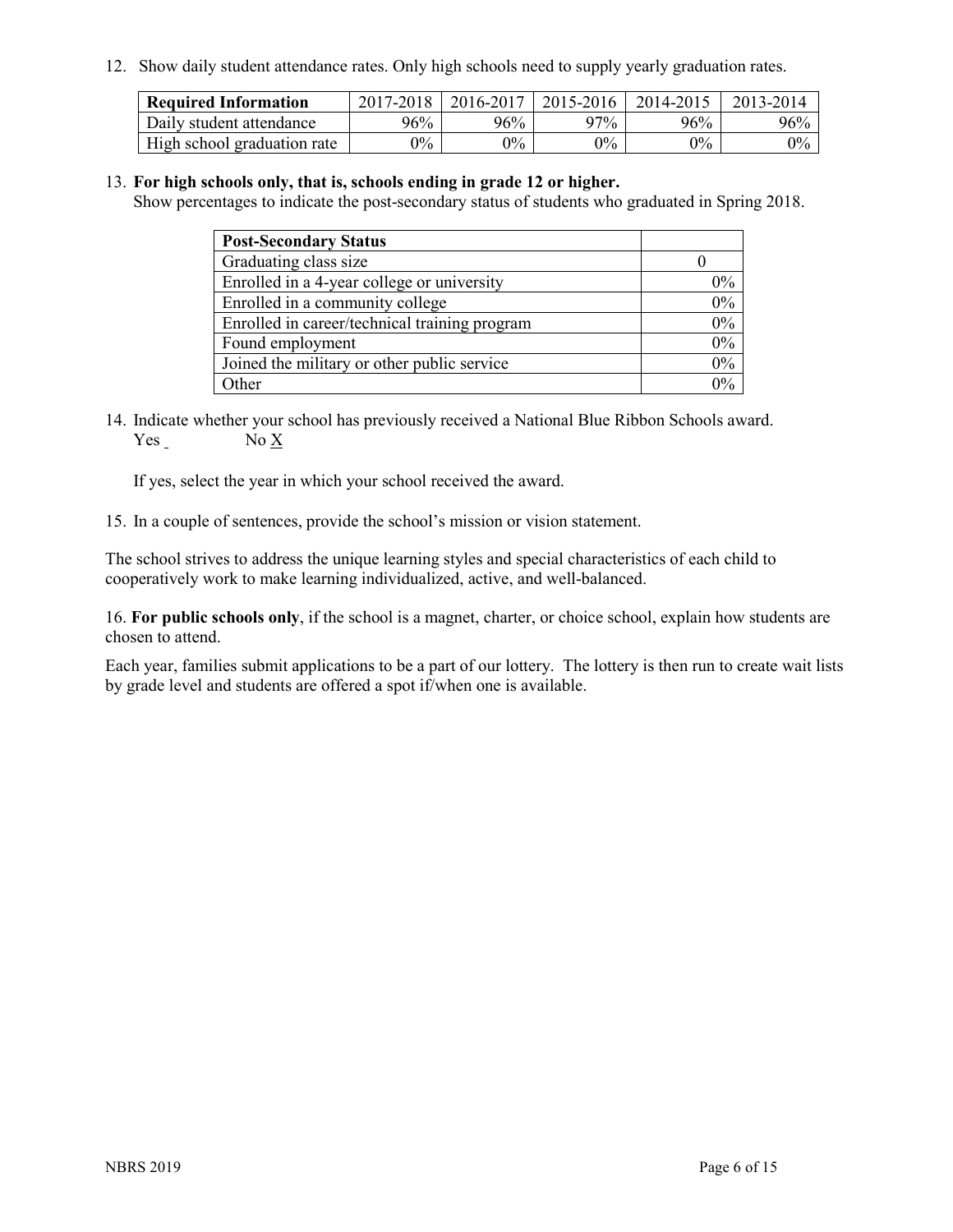# **PART III – SUMMARY**

The Community Day Charter Public Schools (CDCPS) network was founded by nonprofit Community Day Care Center of Lawrence, Inc. (d.b.a. The Community Group) 24 years ago (in the first cohort of charter schools in the state). TCG has operated child care centers, training for child care providers, and multiple forms of family and child programming since 1970 in the Lawrence area. Lawrence is a challenged city with high poverty and its associated problems. Lawrence remains a city of immigrants (with a nearly 40%) immigrant population), it still holds the promise of a "gateway city." University of Massachusetts Lowell Professor Robert Forrant notes in his report, City of Possibilities: "Today, the nearly 75 percent Latino city grapples with 15 percent unemployment and the lowest median house-hold income in Massachusetts. That figure was \$31,631 in 2010, compared with Holyoke, \$31,948, Springfield, \$34,628, and Chelsea, \$40,497." In this environment, the Community Day Charter Public School model has been recognized over several years for its design and for the academic results of its students. In January 2016, CDCPS received the National Title 1 Distinguished School award from the Massachusetts Department of Elementary and Secondary Education. CDCPS was recognized again when the US Department of Education awarded only seven Charter School exemplary collaboration grants to support collaboration between public charter schools and traditional public schools and school districts. In a city where poverty has closed opportunities for young people, CDCPS has closed the achievement gap and its graduates routinely attend top public, independent, and parochial high schools.

The Community Day Charter Public School- Webster was founded in 2012, starting with K1- 1 grade levels, and growing a grade level each successive year, with next year (FY '19-'20) the final addition of grade 8. Our student demographics (96.3% Hispanic, 80% first language not English) reflect a school population drawn entirely from Lawrence, a city with substantial numbers of low-income and immigrant families facing significant economic and life challenges. We believe that all students can achieve academic success and we are committed to giving students the time and support they need to meet challenging learning standards. The school provides a regular eight hour school day for students (8 AM- 4 PM) that is longer than most public schools. After-school programs offered throughout the school year, vacation week's Lift-Up Academy and a month-long summer program each July give students additional learning time and access to enrichment experiences that are the norm in more affluent communities.

We hire educators with strong academic backgrounds and a commitment to working in a highly collaborative environment with a shared belief all students can achieve. Our K1- Grade 7 school with 360 students is organized into smaller grade-level groups (Early Learning/ K-Grade 1; Lower School/ Grades 2- 4; and Upper School/ Grades 5-8- adding grade 8 in the academic year of 2019-2020 for total school population of 400 students), each managed by a Head of School and a teaching team composed of classroom, English Language, special education, and academic specialist teachers. Teachers are provided with the resources and supports necessary to ensure that high-quality academic programs, aligned to the Common Core and state learning standards, are implemented to meet the diverse range of student learning needs present in every classroom. Students benefit from having two teachers in the classroom on a regular basis. A co-teaching model in Kindergarten 1-Grade 2, three-person teaching teams across two classrooms for Grades 3-6, and grade 7 and 8 with a departmentalized model with one core-subject teacher, and use of extra support teachers where needed for differentiation in the classroom. Students' progress in relation to grade-level learning standards is continuously monitored; instructional interventions based on student's assessment results are implemented by teachers who collaborate extensively and share responsibility for each student's achievement.

Parents, teachers, and school leaders work collaboratively to plan and implement activities and programs that contribute to a culture of collaboration, support for learning, and appreciation for the diversity of languages and cultures present in the school. CDCPS educators have developed relationships with public and private high schools, local philanthropists and scholarship organizations to ensure that families have access to school and financial assistance information necessary to consider a full range of secondary school options (comprehensive public high schools, regional vocational-technical high schools, independent private high schools) and to provide a smooth transition from grade 8 to high school.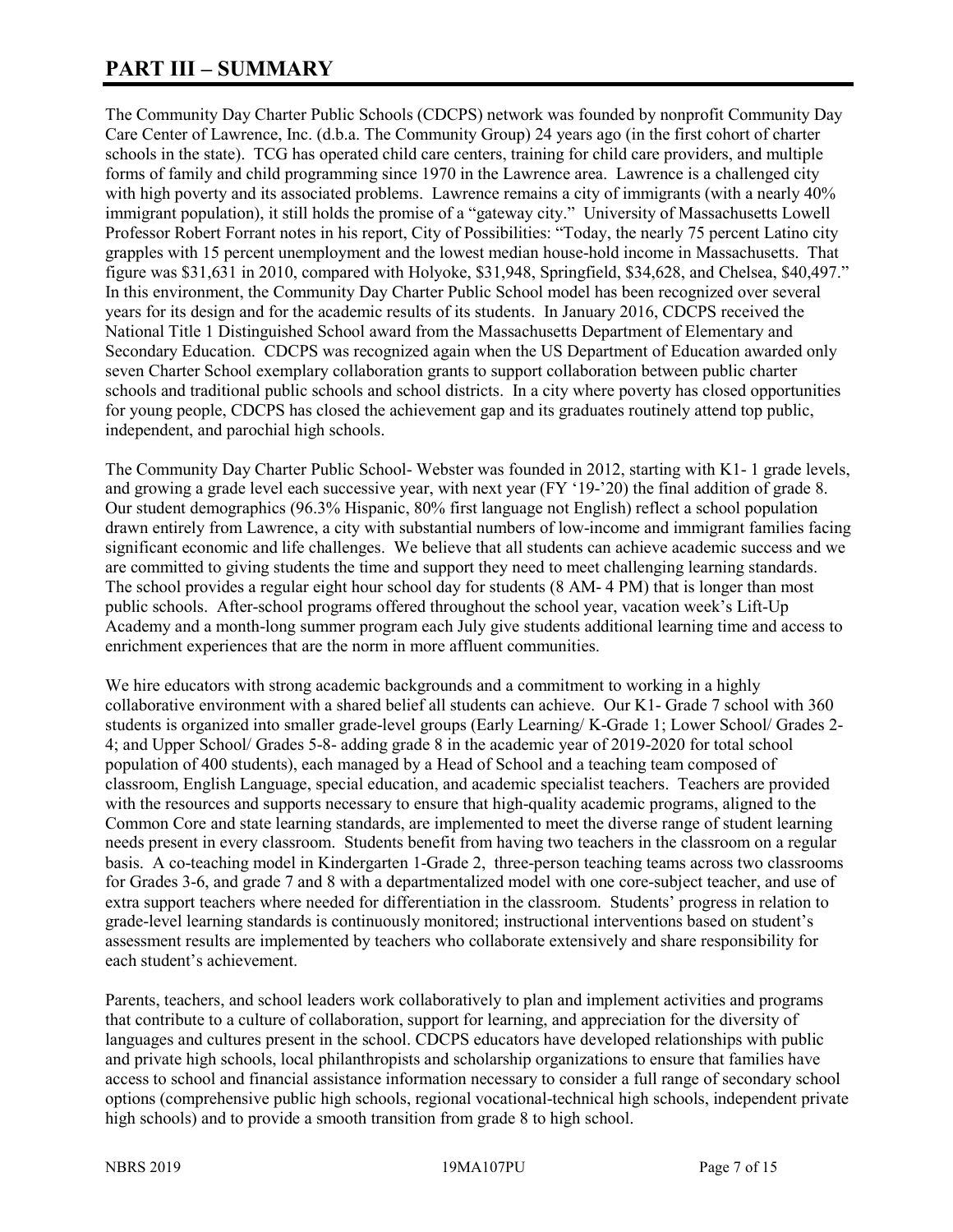# **1. Core Curriculum:**

## **1a. Reading/English language arts:**

ELA curriculum consists of standards-based, thematic units, with a core text and other thematically-aligned texts representing a variety of genres. For Grades K-1 students work with Core Knowledge Language Arts curriculum, focusing on listening and learning skills and the ability to read with code-based skills and development of schema. As students progress to ELA for grades 2-8, students engage in thematic units characterized by a shift to meaning-based skills to develop vocabulary, comprehension, and synthesis of ideas to write in response to text. Students are engaged daily in close reading strategies and habits of discussion and have culminating activities that link ELA themes across math, science, and social studies. The three-tier instructional Response to Intervention (RTI) model used to teach reading also is frequently and effectively used by teachers in all grades and subjects in order to ensure that students are given the scaffolding they need in order to succeed. Formative assessment drives the understanding of student needs for independent practice, review, and re-teaching. There is a balance of students' exposure and work with grade-level text during the core blocks and targeted, leveled support during intervention and guided reading blocks. Benchmark assessments and other progress-monitoring activities are continually utilized to determine interventions or differentiated small groups during core block, and needs for separate intervention or after school support sessions.

#### **1b. Mathematics:**

Mathematics follows the scope and sequence as outlined by the Massachusetts state standards. For grades K1- grade 1, students utilize enVisions textbook series that is aligned to the key domains for each grade level as outlined by standards. For grades 2-8, the scope and sequence consists of standards-based, domain units that incorporate problem-based learning activities to promote perseverance and the deeper understanding of math as outlined by the Common Core and required for success in high school. Units focus on key vocabulary, strategies, manipulatives, and associated visuals to support all learners in the steps for solving problems. Classes include habits of discussion, with students sharing work to unpack methods for solutions, and writing in response to math. There is a focus on real-life applications, including STEM connections. To mirror expectations for completing end-of-year state assessments on computer, Edulastic technology program is utilized within class for constructed response, independent practice, and assessments for real-time formative assessment of work as well as data analysis to create an RTI response for students in need of supports through use of small group instruction. In addition, supplementary support includes individualized work for each student K-4 with ST Math program. Spatial-Temporal (ST) Math is a visual instructional program that builds a deep conceptual understanding of math through rigorous learning and creative problem solving through an online application. The program deeply engages, motivates, and challenges students toward higher achievement and is accessible for students of all language abilities. Benchmark assessments and other progress-monitoring activities are continually utilized to determine adjustments to curriculum, interventions or small groups during core block, and needs for separate intervention or after school support blocks.

#### **1c. Science:**

Science for grades K1- 3 is incorporated during theme time, allowing for cross-curricular work and schema building with ELA. Instruction is standards-based, focusing on exploration and investigation to foster a foundation of curiosity and basic understanding for the ensuing grade levels. For grades 4-8, science is standards-based focused around the domains of physical science, earth science, life science, and technology. The standards are in bands for grades 3-5 and for grades 6-8, so careful alignment of topics for these grade levels is done by veteran teachers. There are key topics for each grade level, as well as the use of benchmarks and real-time assessments and data analysis in grades 5 and 8 (when there are end of the year assessments) to adjust curriculum, strategies, and targeted groupings to maximize student progress. Handson activities and experiments are the foundation of inquiry-based lessons designed to promote scientific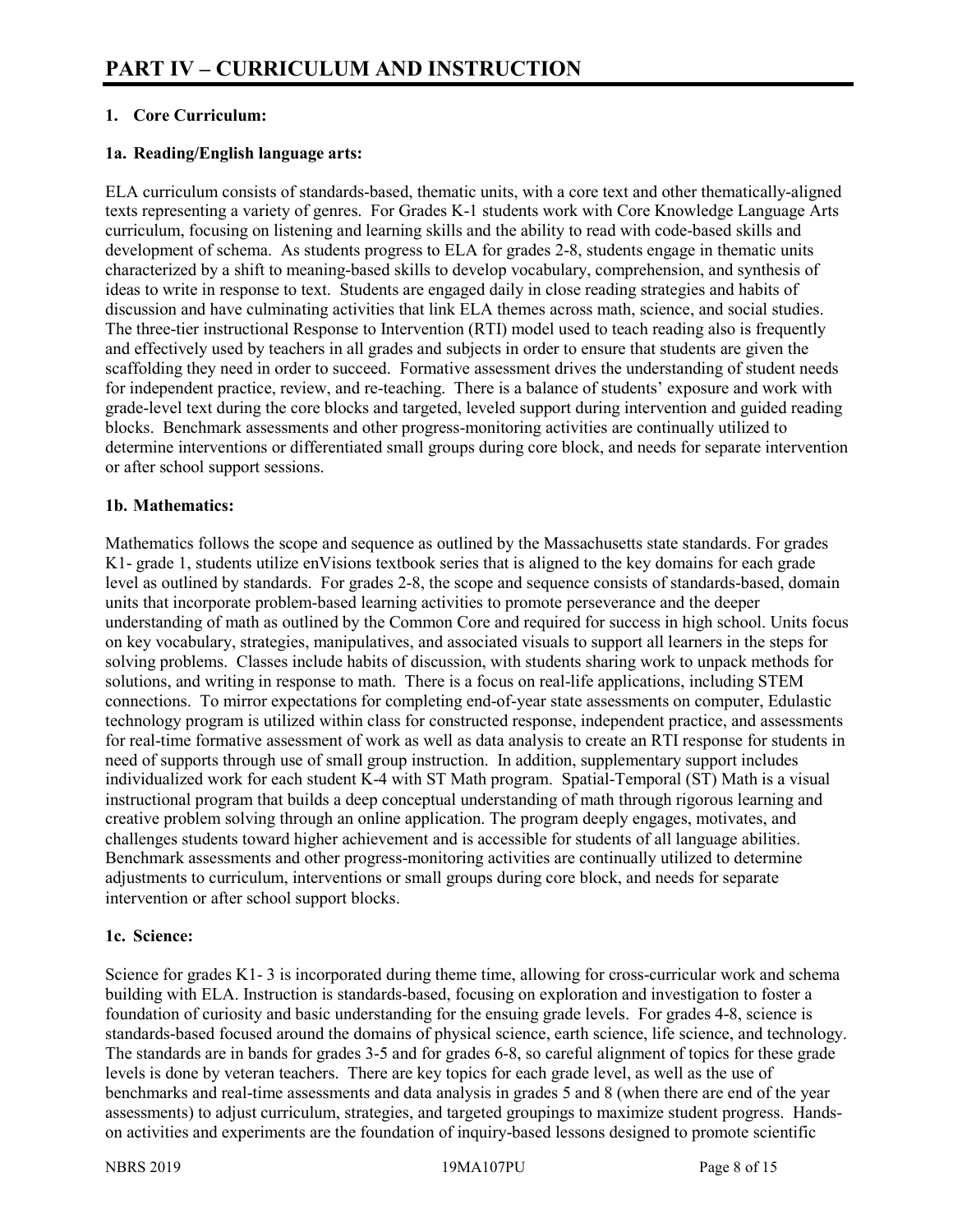discovery and deeper understanding. The school has recently partnered through a state grant with Project Lead the Way, a national science curriculum that provides middle school science programs with curriculum materials and in person training to teach innovative Next Generation-aligned units of study. This has included our sixth grade to learn design concepts, build computer-based design skills, and create a final project where students apply their design knowledge to build a prototype of a therapeutic toy for a child with cerebral palsy.

## **1d. Social studies/history/civic learning and engagement**

Social studies for K1-2 is done during theme time, alternated throughout the year with science units. Topics and skills for K1- K include building a foundation for living, learning and working together, and leadership, cooperation, unity, and diversity. Grades 2-4 work with global geography, Massachusetts, and North American Geography and Peoples within thematic activities. For grades 5-8 students follow standardsaligned units of study, which include for grade 5 United States History through Civil War, grade 6 and 7 World Geography and Ancient Civilizations, and grade 8 US Government and Civic Life. Units strive to address understanding of diverse people, historical events and their significance to today, and cause and effect of events throughout time. Many of the ELA thematic units incorporate social studies standards. For example the grade 3 novel study of Deborah Sampson: Secret Soldier incorporates study of the Revolutionary War, Massachusetts history, the development of our state and national government, and the discussion of Deborah's right as a woman to participate.

## **1e. For secondary schools:**

# **1f. For schools that offer preschool for three- and four-year old students:**

For K1 our students utilize the curriculum series of Core Knowledge Language Arts, as does kindergarten and grade 1, with the focus on listening and learning skills and the ability to read with code-based skills and development of schema through thematic units. This allows for phonics, vocabulary, fluency, and comprehension for grades 2 and 3 students to transition from basic comprehension in reading to synthesize ideas for development of written response to text. Our school continues to focus, as an academic initiative, on early literacy K1-3 and works, in concert with state-standards, to have scaffolded skills and content taught along with thematic units to enrich a child's schema.

# **2. Other Curriculum Areas:**

CDCPS- Webster offers in addition to the core subjects a variety of other classes to support all students with a strong foundation for success across all curricular areas as they go to the next step of high school. All students participate in physical education classes two days a week. These classes are standards- based, offering a wide-variety of activities from basic fitness, team sports, to healthy living. There is an emphasis on cooperative play and learning, and promotion of physical wellness to support learning across all subjects. In addition to the physical education classes, students beginning in grade 5 in the Upper School have the opportunity to participate in after-school sports programs including Cross Country, Intramural Flag Football, Basketball, and Ultimate Frisbee with strategic planning for additional soccer and intramural spring basketball the upcoming school year.

As another way to promote physical activity and wellness, the school has participated with Appalachian Mountain Club's Youth Opportunities Program to make the outdoors accessible and meaningful to urban youth. Upper school students are part of network groups that participate in outings that include day hiking, overnight camping, and winter snowshoeing. School staff members will participate this summer in the Outdoor Leadership Training that prepares youth workers to lead these trips throughout the school year to provide yet another opportunity to promote health and wellness.

The School offers Spanish classes for all students. Students in grades K1 - 4 have classes two days a week, and for Upper School, classes expand to three sessions weekly, focusing on language acquisition through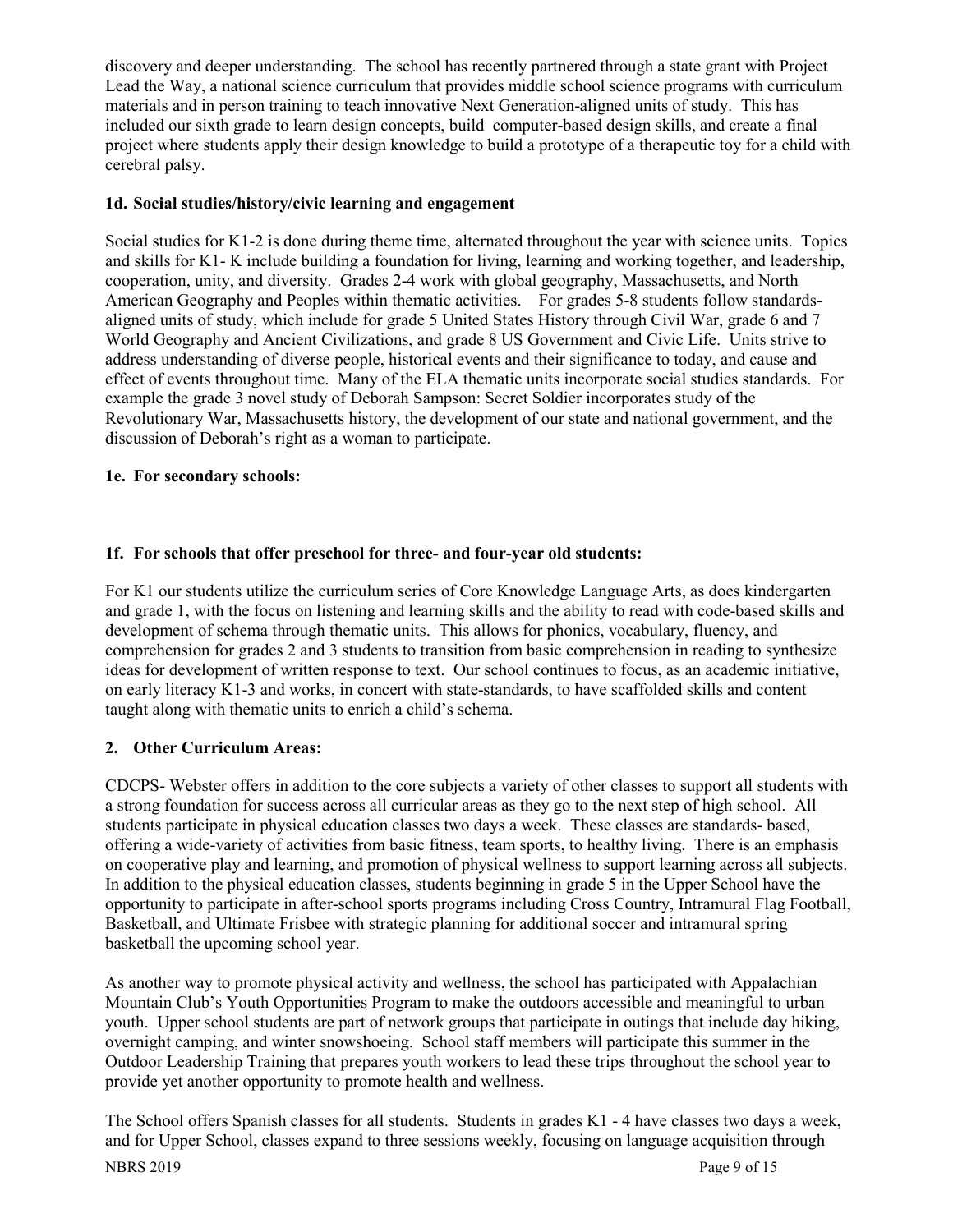speaking, writing, reading, and listening. The classes also include inter-disciplinary units, such as a unit with the novel Wonder, where students perform reader's theater in conjunction with the grade 4 ELA class unit. The year culminates with a day of cultural celebration of art, dance, poetry, music, and writing where families come in to view student projects and presentations across the school grade levels.

Students incorporate the arts through various activities and projects. For each grade level there are ELA culminating projects which include tasks related to performance, drawing, and other creative tasks. Several after school activities include drawing, music, and performance. Students at grade 3 can also be a part of a violin program, provided by Community Strings organization. This involves lessons during the school day, after school, and community performances at Christmas and Spring Events.

Technology is fully integrated in the classroom through class chrome books, iPads, and document cameras across all grade levels. Students in grades 3-8 participate during interventions once a week with direct keyboarding instruction with programs such as Keyboarding without Tears. Classrooms utilize online, cloud-based resources to enable group collaboration and product creation in cooperative classroom groups and at home. Technology is utilized in many different formats. In the ELA classrooms students utilize for writing: google docs, authentic research, simulation/video observation, read along with audio books, RAZ kids for reading intervention and creation of culminating projects. As well in math technology is integrated in the curriculum for independent practice and math intervention. Across all core subjects, assessments are given online with real-time data analysis. Use of technology for instructional and assessment task items mirrors computer-based end of year state assessments and allows for the promotion of 21st century skills for students as they transition to high school.

In the Upper grades health and character education is a weekly component, with a 30 minute classroom meeting dedicated to the themes such as developing hygienic routines, community service-planning, developing positive relationships, and anti-bullying education. In addition, the seventh grade class works with a series of topics such as interview preparation and professionalism as they look to the secondary school process. For the lower school, character education is addressed weekly through a word of the week, such as "responsibility", "perseverance", or "courteous." The given word is discussed within each classroom, and teachers highlight during the week students who model behavior for the designated word. This culminates in a weekly assembly where students receive recognition for behavior that epitomizes the word of the week. For the Early Learning Center, students discuss being good citizens along with behavior through the term, "Filling the Bucket", which classrooms discuss daily.

#### **3. Special Populations:**

Team-level meetings that include all teachers are scheduled frequently in order to discuss the progress of specific students. Personal Educational Goals (PEGs) provide an individualized "road map" to meet the needs of every CDCPS student. In addition, frequent data review and action planning meetings are held so that teachers can communicate about each student's progress and craft a plan to continue meeting the needs of all students in every classroom. Finally, all teachers who work with any student with an Individual Education Program (IEP) give input for the student's IEP meeting.

The three-tier instructional Response to Intervention (RTI) model used to teach reading also is frequently and effectively used by teachers in all grades and subjects in order to ensure that students are given the scaffolding they need in order to succeed. Formative assessment drives the understanding of student needs for independent practice, review, and re-teaching. Our eight-hour school day allows extra time for additional support as needed. We also offer several other time extensions to support students who need more time to learn before and after school.

NBRS 2019 Page 10 of 15 The co-teaching and inclusion models, in addition to our extensive use of data, allow teachers to differentiate lessons based on students' strengths and needs. Teachers are expected to use small-group instruction on a regular basis. Resources, including the school's flexible use of staffing and space, allow small-group instruction to take place frequently. Small-group instruction helps to meet the needs of all students, but particularly benefits students whose IEPs include small-group instruction as an accommodation. This differentiation is also utilized to support and drive progress for students achieving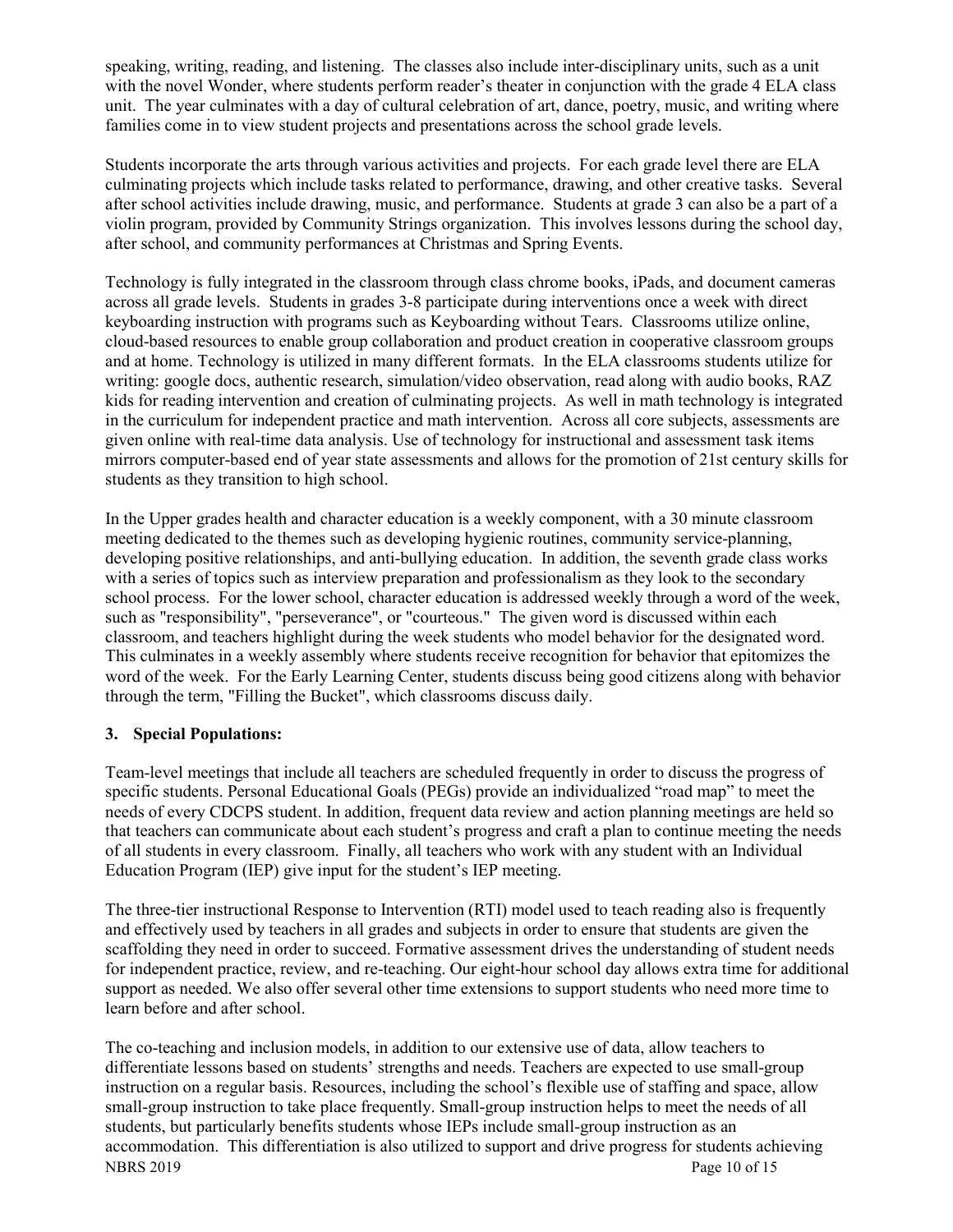mastery of content and beyond. Differentiated groups and work packets foster exploration, extensions, and high-level problem-solving and analysis to continue to drive the progression of skills of these learners.

In-class accommodations are made for all students whenever possible in order to maintain momentum and focus throughout lessons and class activities. Examples include seating adjustments, movement breaks, additional time on task, varied book levels, audio books, and the provision of different manipulatives or other tools based on what best helps individual students learn a given concept. Students with special needs receive accommodations based on their IEPs. While most instruction for students with IEPs is delivered in the regular education classroom via the inclusion model, some specialized programs are used to meet individual needs during both intervention times in the classroom as well as during specialized pull-out sessions.

To meet the needs of English language learners, emphasis on English vocabulary acquisition is a key element in all classrooms, including pre-teaching vocabulary strategies, key visuals and word walls, and through curriculum design to promote understanding of Tier II vocabulary. Graphic organizers are used throughout grades and subjects to support students' understanding of vocabulary and important concepts. Students learning English are placed in general education classrooms modified to provide effective sheltered English instruction. All reading, writing and subject matter is taught in English by teachers trained to help students develop the speaking, reading, and writing skills of English. Teachers, paraprofessionals and learning specialists work together to support English proficiency and provide extra help for students having difficulty meeting the learning standards for their grade, including instructional support and counseling in the native language when necessary.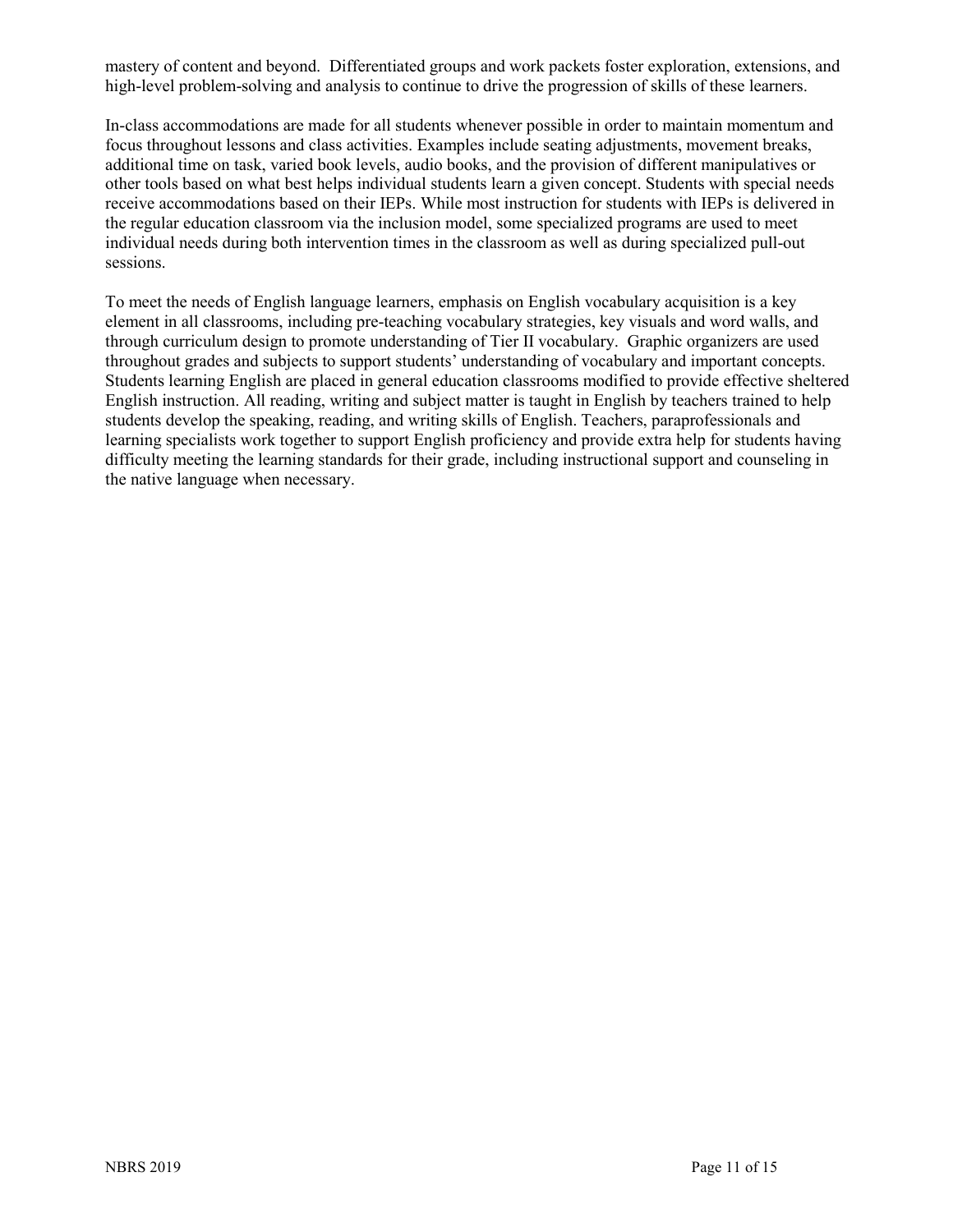# **1. School Climate/Culture:**

The school has well-established policies that help to maintain a physically safe environment for students and staff. The schools' code of conduct, developed by parents, teachers, board members and administrators, clearly states that every student, teacher, administrator and parent has a right to be treated with courtesy and respect at all times. During orientation teacher training, teachers engage in training and discussion for relationship building among all stakeholders to form meaningful connections for communication and learning. In addition staff receives training for key policies and steps to ensure a physically and emotionally safe environment. School leaders and teachers work to integrate character development lessons within the classroom to promote acceptance of differences, respect for others, and strategies to prevent any bullying in and out of the classroom. For the Upper School grades there is a community service program where students learn that they are a part of a school, city, and world community in which they should be cognizant of giving back. Activities have included peer lessons across the grade levels to promote character, a walk-a-thon raising over \$6000 for the Essex County Community Foundation for the victims of the Lawrence Gas Disaster, city and state Earth Day cleanups, and support for local organization of Neighbors in Need for food distribution during Thanksgiving and Christmas. In addition, there are opportunities for older grade levels to serve as leaders for younger grade levels during school activities such as field day or transition tours across buildings.

Whether they arrive by bus, on foot or in the family car, children are greeted by teachers and Heads of Schools each morning. Every teacher takes responsibility for supervising all students, whether or not the students are assigned to his/her classroom. There is a collective ownership and responsibility shared by staff to promote a safe, respectful environment. There is little tolerance for breaches of civility throughout the schools and consequences for misbehavior are consistently applied. The respectful environment is further reinforced by the uniform dress code, which was established by parents in the earliest days of the CDCPS. School-wide character development lessons also impact the school environment in a positive way, helping students in every grade discover the meaning of citizenship and civic duty. Each school has a designation to promote celebration of good choices and good character, including the Early Learning Center's Filling the Bucket, Lower School's Spartan Spirit Award, and Upper School My Responsibility Award.

Teachers are a key piece for creating and fostering the overall culture of the school. Beyond policies and training to ensure safety and respect, teacher input is an ongoing source of formative information to inform school programming decisions, school-wide initiatives, extra-curricular activities, and parent-school activities. Teachers annually give feedback for any suggestions for change for the upcoming year for all facets of the school, from vertical and horizontal alignment committees, suggestions for changes to curriculum units, or refinement of operational systems of the day to day running of the school. Additionally, teachers receive frequent individual check-ins with Heads of School for job-embedded coaching and a place for questions and concerns. Within the classroom, Heads of School, network curriculum advisors, and fellow mentor coaches support, through real-time coaching and academic teaching, small groups, for all levels of students. The school strives to have teachers have an active voice as well as feel supported professionally and emotionally.

# **2. Engaging Families and Community:**

A crucial element to the success of CDCPS is engaging our parents as partners and having a strong working relationship. Our parent organizations provide a structure that supports collaborations with faculty that contribute to a rich and culturally diverse learning environment. The Parent Advisory Board (PAB) and the Parent Advisory Council (PAC) each follow a regular monthly schedule of evening meetings open to all parents and community members. Translation to Spanish and child care are provided at all meetings. Monthly calendars (published in English and Spanish) of parent and family activities, such as meetings, workshops and family events, are published throughout the year. The CDCPS News, the school newsletter is published three times a year in English and Spanish and is distributed and posted to school website. A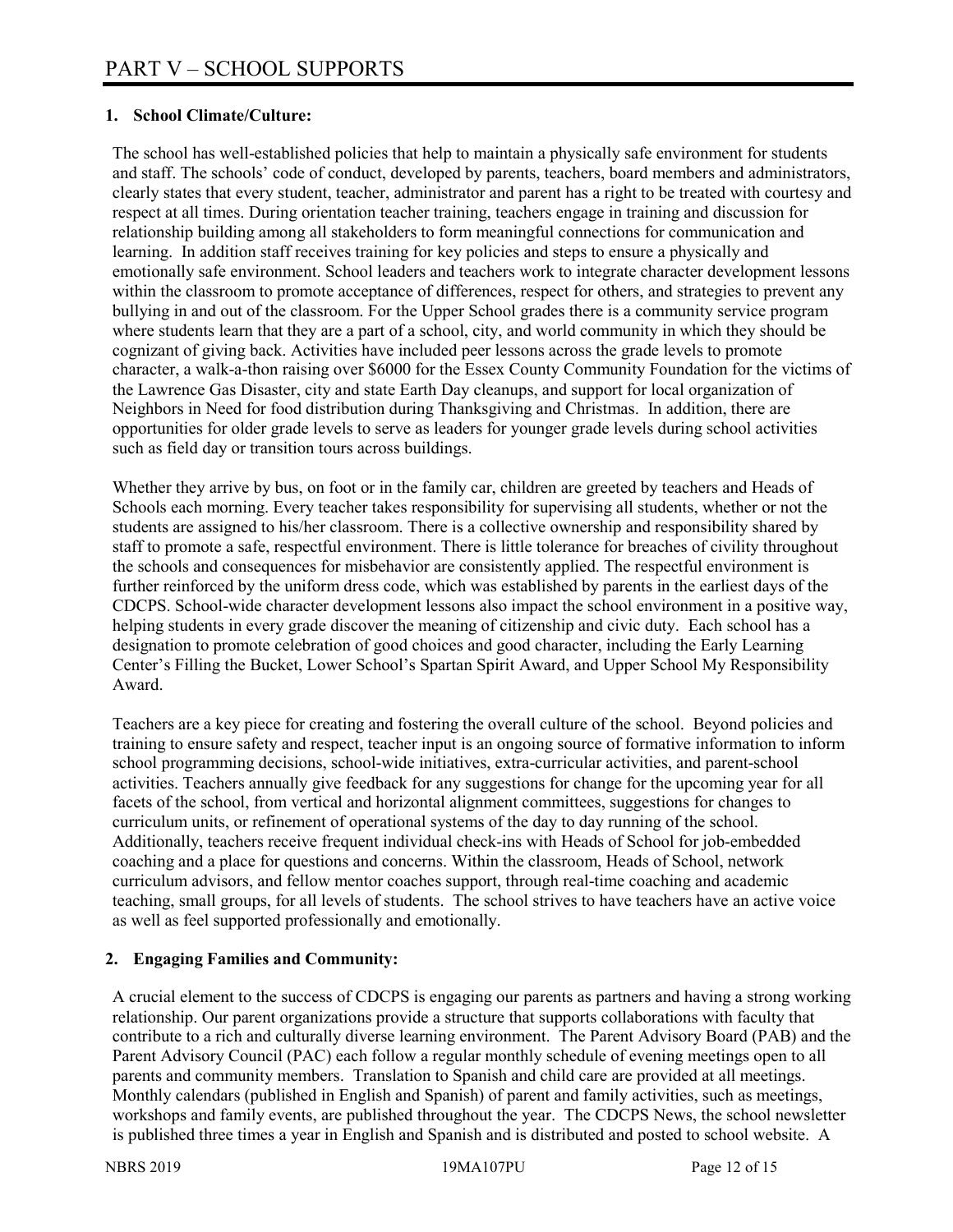number of activities take place during the school year. Annually, parents attend our Fall School Picnic and Winter Potluck. These events provide opportunities for uniform swaps, fundraising for school activities and supplies, and a time for parents, staff, and students to celebrate together outside of school hours. Annual Culture Days are held for parents to participate in student performance or displays of art, dance, poetry, and other projects that celebrate Spanish-speaking cultures. Other events include art auctions, movie nights for fundraisers, and annual weekend Charter School Cup basketball tournament for families and community. There is consistent and full (100%) participation in parent/teacher conferences. Teachers utilized reading logs to generate discussions about books, and created a communication tool with parents to confirm students' reading progress at home. Parents have also been a part of literacy night bingo and annual "book tastings" to promote school-home connections for the joy of reading. Many parents attended monthly Dad's Breakfasts that encouraged parents to come visit their children's classrooms. Parents attended workshops including A Day in the Life of a First Grader, Helping Your Child with Homework, Summer Camp Opportunities for Children, and High School Placement Fair. School leaders have developed relationships with public and private high schools, local philanthropists and scholarship organizations to ensure that families have access to school and financial assistance information necessary to consider a full range of secondary school options (comprehensive public high schools, regional vocationaltechnical high schools, independent private high schools) and to provide the smooth transition from grade 8 to high school.

#### **3. Professional Development:**

The professional development program is designed to develop and retain highly qualified administrators, teachers, and assistant teachers. Annual professional development plans are aligned to school goals. The support and resources to implement these plans are provided to the fullest extent possible for each year of employment. Prior to the start of each new school year, all administrators, teachers, and assistant teachers participate in an intensive, multi-week professional development institute and orientation that includes a focus on modeling, practice, and real-time coaching. Presenters and coaches, including experienced CDCPS teachers and network curriculum advisors, address topics that include standards-aligned curriculum strategies and double-planning, assessing student performance through questioning, individualizing instruction to meet student learning needs, developing culture of classroom, and second language learning and teaching. Guided by the growth mindset for our students and teachers, the school continually strives to improve practices. To help teachers refine their skills, after initial trainings and workshops, there is jobembedded coaching throughout the year. This method involves coaches observing, modeling, and providing real-time, constructive feedback. The coaching focuses on specific practices that are differentiated based on the teacher skill-level and need. Throughout the year faculty and leaders participate in ongoing professional development activities to increase their content knowledge, enhance pedagogical skills, and meet the needs of all learners. These activities can also include: peer observations, visits to other schools; in-house trainings by qualified experts; and workshops and conferences sponsored by the Massachusetts Department of Elementary and Secondary Education.

#### **4. School Leadership:**

NBRS 2019 Page 13 of 15 CDCPS- Webster has a well-functioning organizational structure supported by clearly defined roles for staff, administration and board. CDCPS attributes its success in providing for the unique learning needs of each student to its innovative organizational design involving three levels: the Early Learning Center, the Lower School, and the Upper School. Each level has a Head of School and an Operations Manager. Staff and faculty roles are clearly defined and used to set goals on which personnel are evaluated. Less experienced teachers are teamed with more experienced teachers; more experienced teachers are given opportunities to provide leadership by participating in mentoring or training activities. The Executive Director provides supervision to the Deputy Executive Director for Academics (grades 2- 8) and Supervisor of Early Education (grade K-1, K, and grade 1), who oversee the Heads of School. The Deputy Executive Director for Academics oversees all academic matters (curriculum, assessment, instruction, parent involvement, professional development, and student services). Operations Managers for each level report to their Head of School. The Deputy Executive Director of Schools for Operations links the school to the TCG central office, and supports the IT and finance functions, bus transportation, and the school's nutrition program. The board sets general policy for the school including setting and reviewing academic goals. The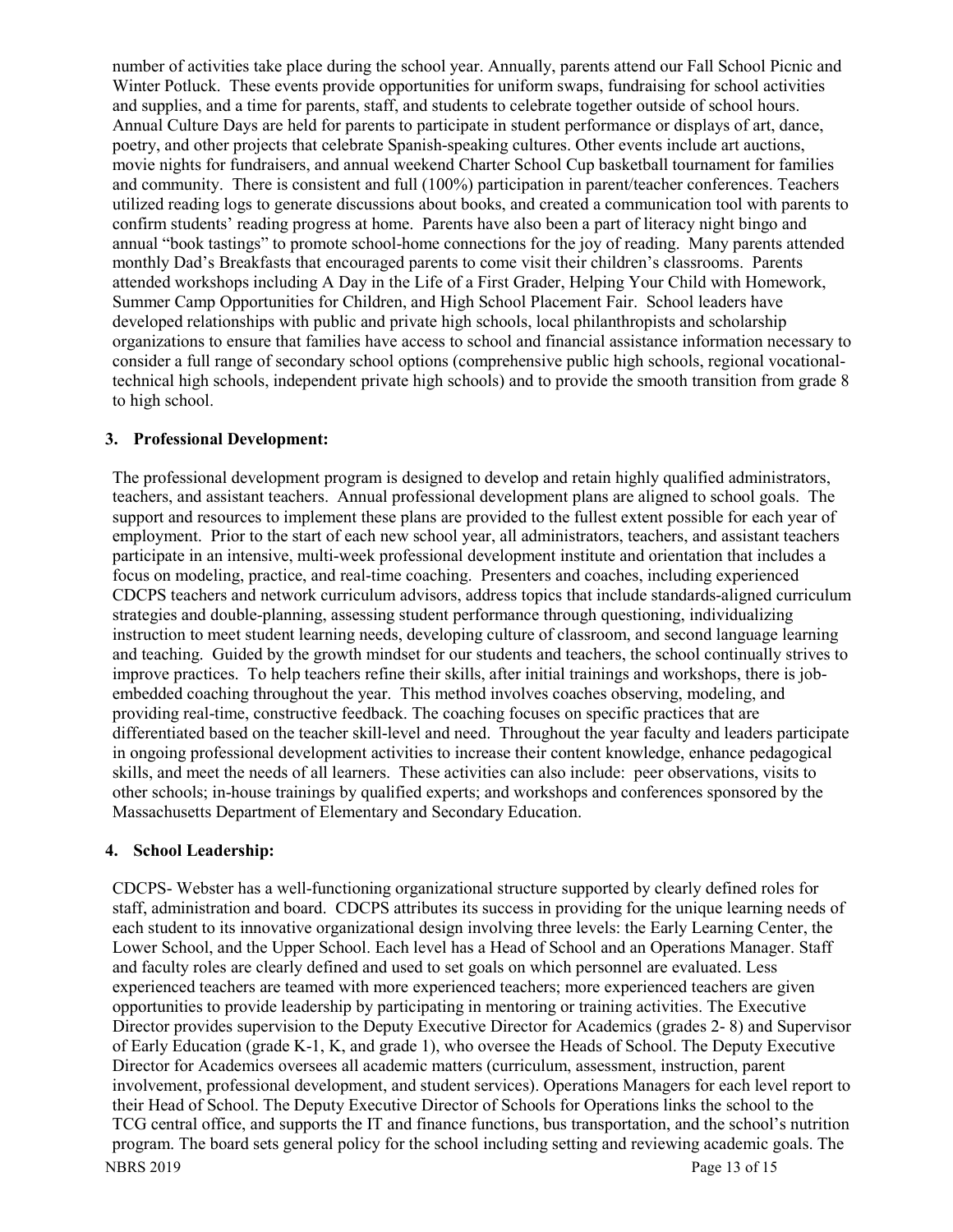board also reviews and evaluates TCG management relative to all aspects of the school's accountability plan. Managerial decision making is well understood because it is systematic – there are regular meetings, review of key data, and activities associated with responding to real-time information about student and family needs. Much of CDCPS decision making is collaborative and driven by the Executive Director of TCG along with the Deputy Executive Directors and Heads of Schools.

The school's leadership program supports a robust and effective career ladder. The school promotes a career ladder for its employees both to improve and retain excellent staff and to disseminate best practices throughout the network and in public education generally. Teachers who participate in the leadership opportunities described above can be promoted to Head of School in Training and then Head of School. The network received generous foundation funding to support its Leadership Training Institute that includes a week long summer orientation followed by real-time coaching and weekly support for jobembedded training.